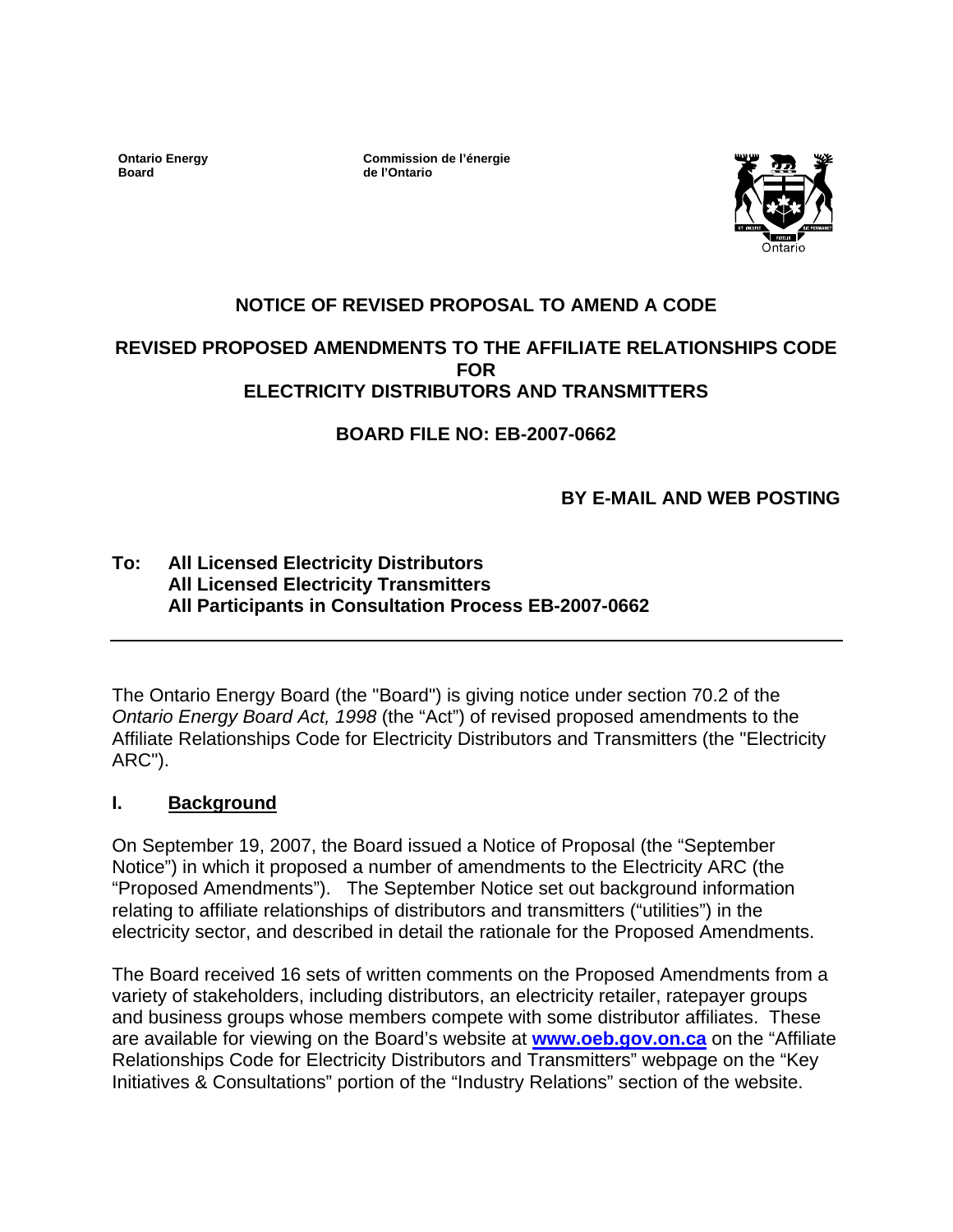The Board has considered the comments received and has determined that minor clarifying changes should be proposed in relation to some of the Proposed Amendments (the "Category 1 Revisions"). The Board has also determined that revisions of a more substantive nature should be proposed in relation to other of the Proposed Amendments, and that revisions should also be proposed in relation to a small number of sections of the Electricity ARC that were not the subject of the Proposed Amendments (the "Category 2 Revisions").

The Category 1 Revisions are described in section III below, and the Category 2 Revisions are described in section IV. The text of the Proposed Amendments embodying both the Category 1 Revisions and the Category 2 Revisions is set out in Attachment A to this Notice. For convenience, Attachment B contains a comparison version of the Proposed Amendments which shows all of the Category 1 Revisions and all of the Category 2 Revisions. Also for convenience, Attachment C contains a comparison version of the Electricity ARC that integrates all of the Proposed Amendments and shows all of the Category 1 Revisions and the Category 2 Revisions, and Attachment D contains a clean version of the Electricity ARC that integrates all of the Proposed Amendments including the Category 1 Revisions and the Category 2 Revisions.

## **II. Overview of Comments Received**

The comments received from ratepayer groups and business groups whose members compete with some distributor affiliates were generally supportive of the Proposed Amendments. Some of these stakeholders expressed the view that the Proposed Amendments reflect a fair and balanced approach, although some also indicated concern about the risks associated with what they understand to be a relaxation of certain rules. Some of these stakeholders, as well as the electricity retailer that commented on the Proposed Amendments, also expressed continued concern regarding "co-branding" and the use of utility logos by affiliates.

Distributors were supportive of some of the Proposed Amendments, but took issue with a number of others. Distributors, as well as the gas distributor that commented on the Proposed Amendments, took particular issue with the proposed introduction of rules associated with the disclosure of "strategic business information". A number of distributors also raised concerns about the Proposed Amendments relating to the "Purpose" section of the Electricity ARC (section 1.1); the provisions of the Electricity ARC relating to confidential information (section 1.2 (the definition of "confidential information"), section 2.2.3 (sharing of employees with access to confidential information) and sections 2.6.1 and 2.6.2 (non-disclosure of confidential information)); and certain elements of the Proposed Amendments relating to transfer pricing (section 2.3).

Further detail regarding the comments received, and the extent to and manner in which they have been addressed by the Board, is set out in sections III and IV below.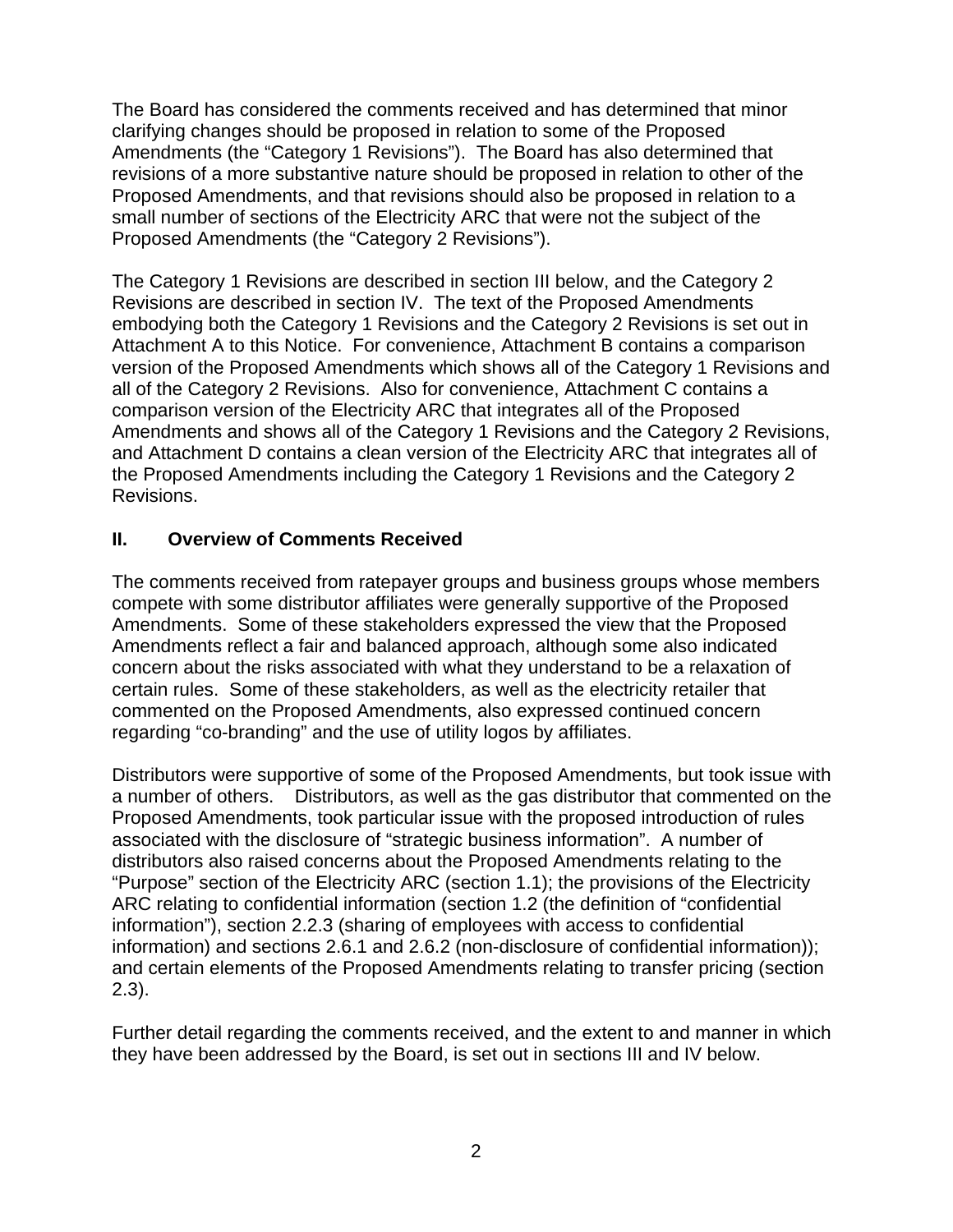## **III. Category 1 Revisions and Proposed Amendments not Proposed to be Revised**

### **A. Category 1 Revisions to Proposed Amendments to Section 1.1 – Purpose of the Code**

The Proposed Amendments included revisions to section 1.1 of the Electricity ARC to delete the objective relating to enhancing the development of a competitive market, to add an objective relating to preventing a utility from providing an unfair business advantage to an energy service provider affiliate (section 1.1(e)) and an objective relating to preventing customer confusion (section 1.1(f)), and to modify other objectives for greater clarity.

Comments received on these Proposed Amendments tended to be focused on the unfair business advantage objective and on the fact that the Board did not propose to include a further objective pertaining to utility efficiency or cost effectiveness. With respect to the former, certain distributors reiterated their views as to the scope of the Board's authority in relation to markets other than the electricity and natural gas markets. Some also expressed concern over the lack of definition surrounding the concept of "unfair business advantage". Other stakeholders were supportive of the objective relating to unfair business advantage as proposed. The Board remains of the view that this objective is within the scope of its mandate, as explained in the September Notice. The Board also believes that the concept of "unfair business advantage" is sufficiently clear as a statement of the general principle.

With respect to the issue of adding an efficiency objective, the Board's rationale for not including a reference to utility efficiency or cost effectiveness as an objective of the Electricity ARC was explained in the September Notice. The Board is not persuaded that any change to its approach is warranted, and notes that while some distributors argued in favour of the inclusion of such an objective, some other stakeholders were supportive of the Board's approach.

In response to comments received, the Board is proposing revisions to the objective relating to cross-subsidization (section 1.1(b)) to provide greater clarity as to the nature of the harm that the objective is intended to guard against.

### **B. No Category 1 Proposed Revisions to Proposed Amendments to Section 1.2 – Definitions**

The Proposed Amendments included the introduction of new definitions to support the new transfer pricing provisions and the new provision relating to the non-disclosure of strategic business information, as well as a number of amendments of a "housekeeping" nature. Other than in relation to the definition of "strategic business information", few comments were received on these Proposed Amendments, although a number of comments were received on definitions that the Board did not initially propose to amend.

The Board is proposing revisions to the definition of "shared corporate services", as described in section IV.A below, but is not otherwise proposing to revise any of the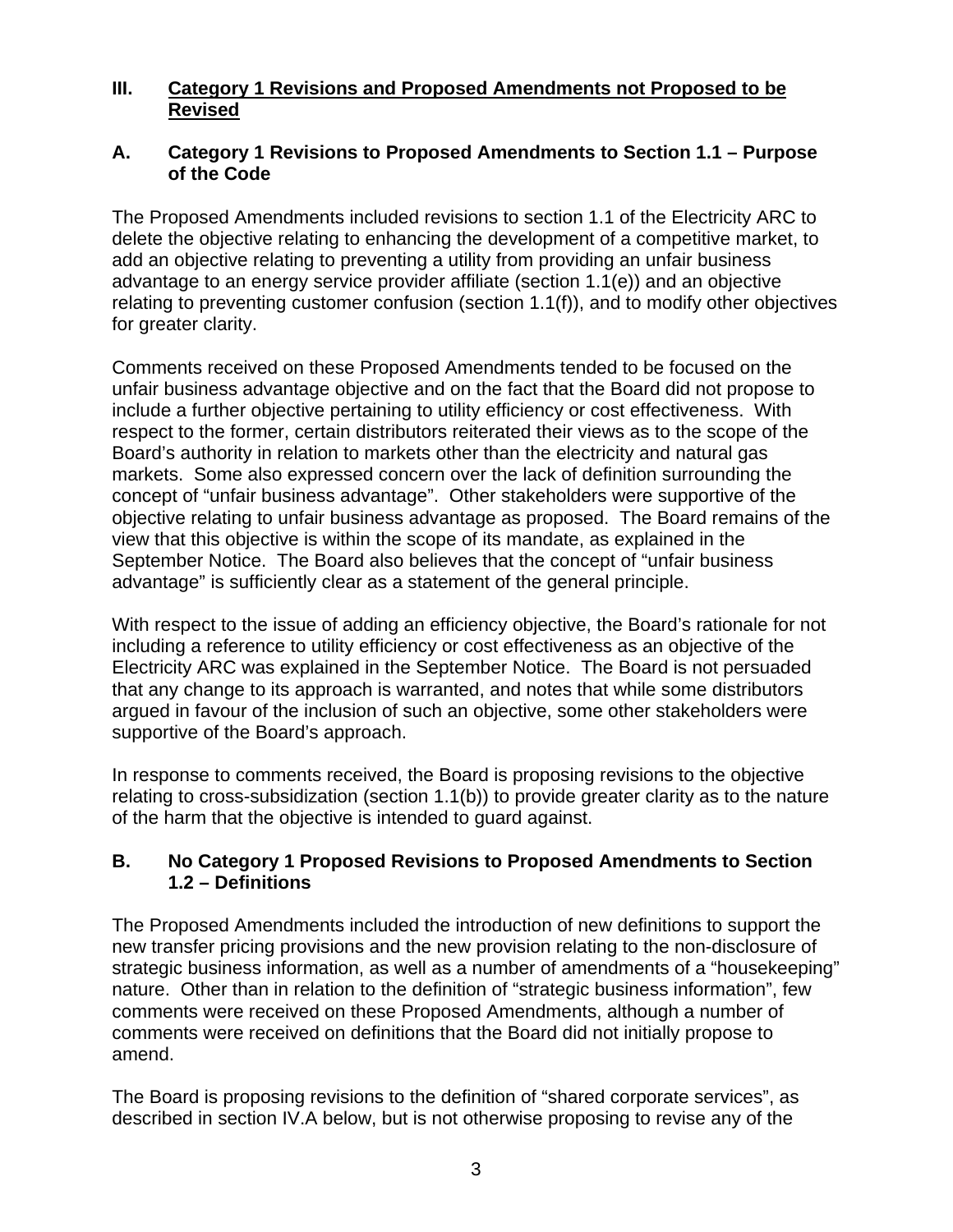Proposed Amendments to section 1.2.

As described in sections IV.A and IV.D below, the Board is also proposing a number of Category 2 Revisions to section 1.2.

### **C. Category 1 Revisions to Proposed Amendments to Section 1.6 – Amendments to the Code and Determinations by the Board**

The Proposed Amendments introduced new sections regarding the coming into force of amendments to the Electricity ARC (sections 1.6.1 and 1.6.2), the grandfathering of existing Affiliate Contracts (section 1.6.3) and the manner in which determinations under the Electricity ARC may be made by the Board (section 1.6.4). Few comments were received on most of these Proposed Amendments.

A number of distributors argued that the effective date of existing Affiliate Contracts to be grandfathered should be no earlier than September 19, 2007, the date of the September Notice. One stakeholder suggested that an Affiliate Contract be grandfathered only until the utility's next cost of service rate proceeding. The Board is proposing to revise section 1.6.3 such that it refers to Affiliate Contracts that were effective on September 19, 2007 rather than to those that were in place on June 15, 2007. The Board does not believe it is necessary or appropriate in the circumstances to grandfather existing contracts for only a limited period of time. The Board notes that "grandfathering" in the context of section 1.6.3 of the Electricity ARC refers to consistency with the Proposed Amendments (as they may be revised and adopted), and does not provide any immunity in relation to non-compliance with other provisions of the Electricity ARC that existed prior to the adoption and coming into force of the Proposed Amendments.

Certain distributors also argued that the Proposed Amendments relating to transfer pricing should not come into force for a period of one year, rather than the three-month deferral contemplated in the Proposed Amendments (section 1.6.2). The Board does not believe that more than three months is necessary for most, if not all, utilities to make such arrangements as may be necessary to enable them to comply with the new transfer pricing provisions.

The Board is proposing revisions to section 1.6.1 such that it would provide a rule of general application that can apply to all future amendments to the Electricity ARC rather than being limited to the amendments currently under consideration. This is consistent with the manner in which the coming into force of amendments are dealt with in other codes, such as the Distribution System Code and the Retail Settlement Code.

### **D. No Proposed Revisions to Proposed Amendments to Section 2.1 – Degree of Separation**

The Proposed Amendments included the elimination of the requirement (formerly in section 2.1.2) that a utility be physically separated from any affiliate that is an energy service provider. Distributors that commented on the elimination of this requirement were supportive of it. One stakeholder expressed concern regarding the potential customer confusion risks associated with the elimination of this requirement, and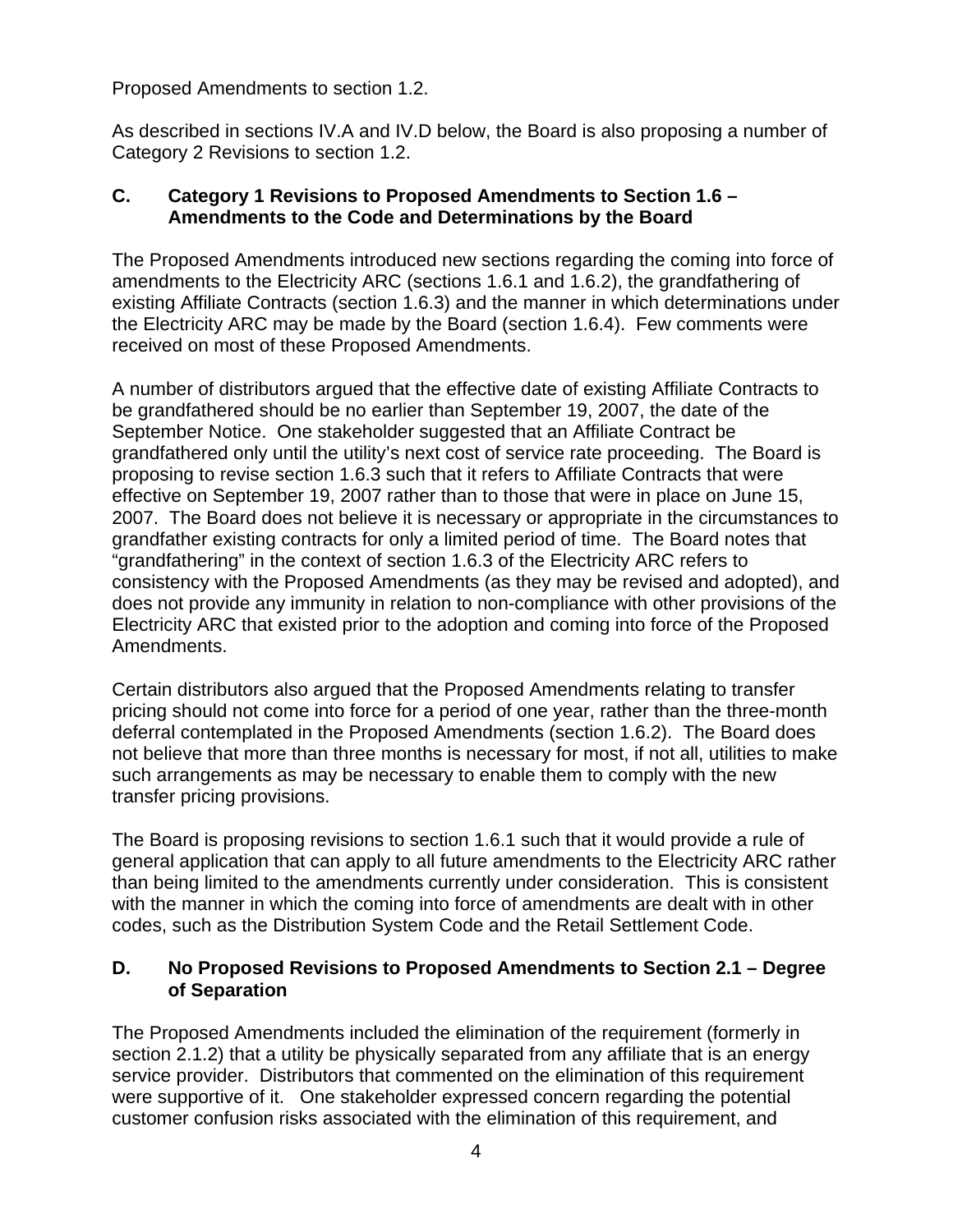another argued that it should be re-introduced. The Board remains of the view that elimination of this requirement will provide additional flexibility to utilities without creating the potential for material incremental harm.

## **E. Category 1 Revisions to Proposed Amendments to Section 2.2 – Sharing of Services and Resources**

The Proposed Amendments included the elimination of the prohibition on the sharing of employees involved in the day-to-day operation of the network (formerly section 2.2.4); the narrowing of the prohibition on the sharing of employees with access to confidential information such that it would apply only in relation to an affiliate that is an energy service provider (section 2.2.3); and the addition of a new provision regarding transfer pricing for services and resources that are shared in emergency situations (section 2.2.5).

Comments on these Proposed Amendments focused primarily on the elimination of the prohibition on the sharing of operational employees and on the remaining prohibition on the sharing of employees with access to confidential information. With respect to the former, distributors that commented on the elimination of the prohibition were supportive of it. One stakeholder expressed concern regarding the potential customer confusion risks associated with the elimination of the prohibition and another suggested that this matter be revisited in the future if the market changes. The Board does not believe that strong arguments have been raised that would prompt the Board to change its approach in relation to its proposal to eliminate this prohibition.

With respect to the prohibition on the sharing of employees that have access to confidential information, distributor comments included proposals that section 2.2.3 be revised such that: (i) it prohibits the use of confidential information rather than the sharing of employees that have access to it; (ii) it allows the sharing of employees for billing and customer service purposes; or (iii) the reference to access is deleted. Other stakeholders suggested that section 2.2.3 be amended to: (i) capture direct or indirect access to confidential information; (ii) capture employees that analyze confidential information; or (iii) specifically identify the type of employee that might be caught by the prohibition.

The Board does not believe that any change is required to section 2.2.3 of the Electricity ARC as it was proposed in the Proposed Amendments, and remains of the view that this provision as drafted is important to the objectives of preventing cross-subsidization and customer confusion. The Board is not persuaded that a general policy shift to a focus on the use of information is appropriate at this time. The Board reiterates that if a utility can demonstrate that use of confidentiality agreements in particular circumstances will result in no harm to ratepayers, no customer confusion and no cross-subsidization of the affiliate, then those specific circumstances could be assessed through an application for an exemption from section 2.2.3.

The Board also does not believe that section 2.2.3 needs to be modified to accommodate distributor-consolidated billing. Distributor-consolidated billing is a regulated distribution service that distributors are required to provide under the Board's Retail Settlement Code to any retailer that requests that service, including a retailer that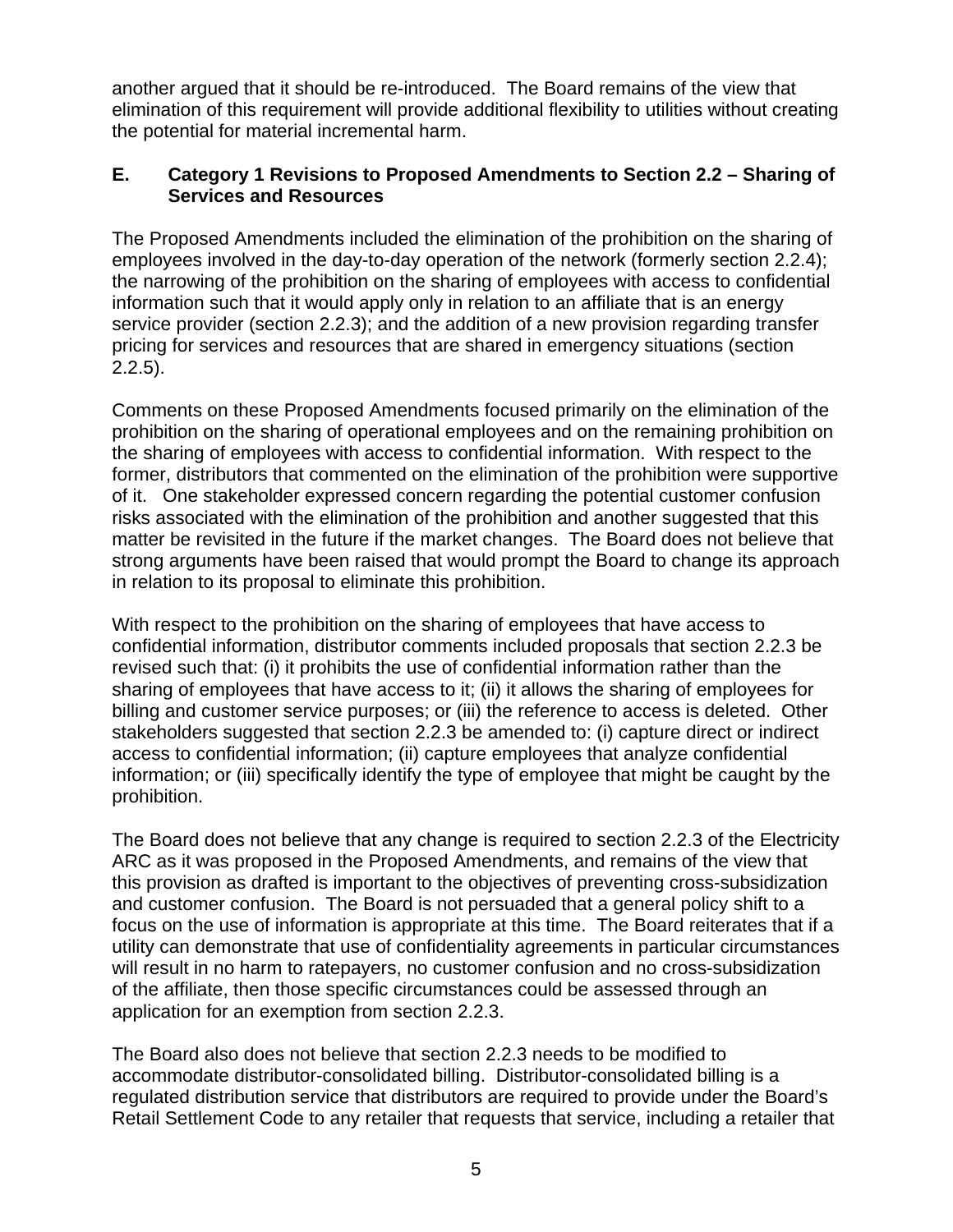is affiliated with the utility. The Board does not consider that utility employees involved in the provision of a regulated distribution service to an affiliated retailer are "shared" with an affiliated retailer for the purposes of section 2.2.3 of the Electricity ARC.

The Board also takes this opportunity to clarify that an employee is "shared" for the purposes of section 2.2.3 of the Electricity ARC if the employee performs work for both the utility and the affiliate, regardless of which entity is legally the employer of the employee. Thus, as was expressed in Compliance Bulletin 200604 issued on July 10, 2006, section 2.2.3 is not limited in its application to persons that are employed by the utility.

Two stakeholders suggested that the term "emergency" be defined for purposes of sections 2.2.4 and 2.2.5. The Board believes that a certain degree of flexibility is desirable to enable utilities to identify and respond appropriately to emergency situations, which could range from situations affecting the reliability or integrity of a distribution system to situations involving public health or safety. The Board may revisit this issue if it appears that utilities are using this section as a means of avoiding the otherwise applicable provisions of the Electricity ARC regarding transfer pricing or the need for Services Agreements.

In response to other comments received, the Board is proposing a number of revisions to section 2.2, including the heading, to ensure consistency in wording as between this section and section 2.3. The Board is also proposing to revise section 2.2.2 to provide greater clarity as to when a review under section 5970 of the CICA Handbook may be required and to better reflect the tenor of that section of the CICA Handbook.

### **F. Category 1 Revisions to Proposed Amendments to Section 2.3 – Transfer Pricing**

The Proposed Amendments regarding transfer pricing incorporated into the Electricity ARC, with some modifications, the parallel provisions in the Affiliate Relationships Code for Gas Utilities ("Gas ARC"). With few exceptions, distributors did not generally oppose these provisions, and they were generally supported by other stakeholders that commented on section 2.3.

Some distributors did object to the requirement in section 2.3.3.4 that an independent evaluation be conducted for certain contracts before they are awarded to an affiliate, on the grounds that this requirement imposes a significant burden, carries little apparent benefit and is redundant or superfluous when considered in light of existing utility bid selection criteria or other internal controls. Section 2.3.3.4 calls for an assessment as to whether a competitive tender complies with a utility's competitive bidding criteria, and the Board does not believe that the underlying purpose is adequately served solely by the fact that such bid selection criteria are in place. The Board also cannot confirm at this time that all utilities have internal controls in place that would adequately ensure that competitive tenders are properly evaluated against bid criteria. While the Board acknowledges that compliance with the independent evaluation requirement will entail some costs for distributors, the Board remains of the view that the benefits of the requirement outweigh the costs. This is particularly so when considered in light of the fact that the requirement applies only to contracts that exceed the materiality thresholds,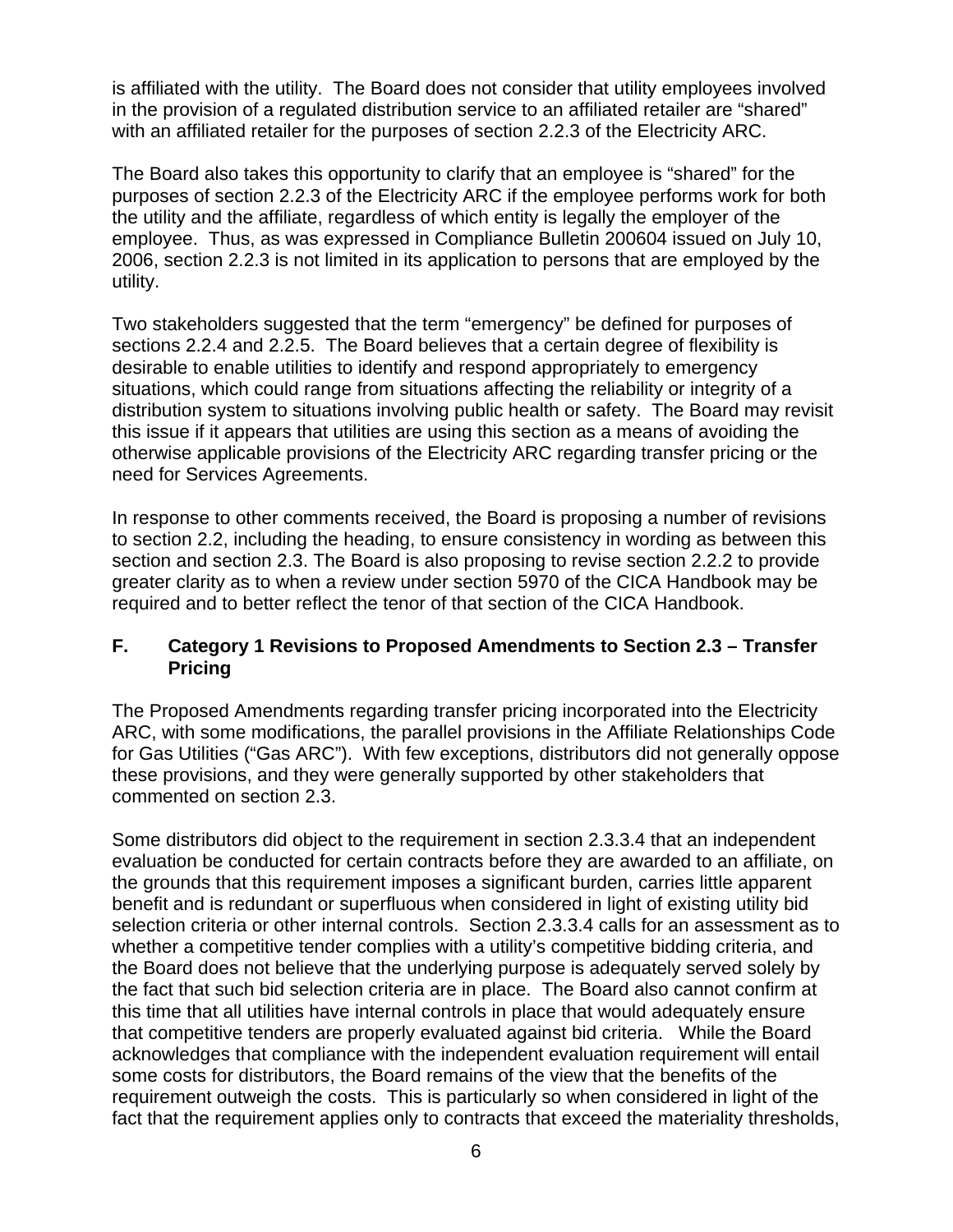which the Board has set at a higher level than those that currently apply under the Gas ARC. Retention of the independent evaluation requirement is consistent with the approach currently used in the Gas ARC, and the Board does not believe that there is any compelling reason to treat electricity utilities differently in that regard.

The Board also received a small number of comments on the materiality thresholds contained in section 2.3. One stakeholder suggested that the materiality thresholds should be expressed solely as a percentage of utility revenue; another suggested that the materiality thresholds appeared to be relatively low for larger utilities; and another suggested that it may be more appropriate for the materiality threshold applicable to the requirement for an independent assessment of the price of an asset to be expressed as the greater of a percentage of utility revenue or a fixed amount, rather than being expressed solely as a fixed amount. Most stakeholders did not object to the materiality thresholds, and the Board does not believe that a sufficient case has been made to the effect that they need to be revised at this time.

One stakeholder proposed that the Board include a requirement that outsourcing decisions be subject to a business case every five years, as is currently the case in the Gas ARC. The Board remains of the view that the interests of ratepayers are adequately protected by the five-year limit on the term of Affiliate Contracts, which ensures that any transfer price is reflective of more current business conditions. The economic merits of a decision to continue outsourcing, and an analysis of the alternatives, are better addressed in the context of a utility's rate case.

Two stakeholders commented that the transfer pricing provisions applicable to the sale or transfer of assets (section 2.3.6) raise the question of the disposition of the proceeds or gain associated with such sale or transfer. This issue is not addressed in the Electricity ARC, and is in the Board's view also properly left to be addressed in the context of a utility's rate case.

One distributor expressed concern that guidance provided in Compliance Bulletin 200604 regarding the conduct of a market review, and in particular the statements regarding the bundling of services, could effectively limit a distributor's ability to outsource operations, maintenance and administration to one affiliated supplier. The Board notes that the references to bundling in Compliance Bulletin 200604 were made in the context of determining the transfer price for goods or services, and not in the context of determining from whom goods or services may be obtained. While the transfer pricing provisions of the Electricity ARC include safeguards to ensure that affiliate transactions are priced on an appropriate basis, they do not prohibit the selection of an affiliate as the provider of goods or services. Again, issues relating to the merits of outsourcing to an affiliate may be reviewed in the context of a utility's rates case.

One stakeholder proposed that the transfer pricing provisions regarding shared corporate services be augmented by a requirement that a reasonable cost allocation be applied to all shared corporate services and that such cost allocation be documented in the Services Agreement. A provision to that effect currently exists in the Gas ARC. The Electricity ARC does require that cost allocation be addressed in Services Agreements (section 2.2.1(c)). The Board believes that a separate requirement that cost allocation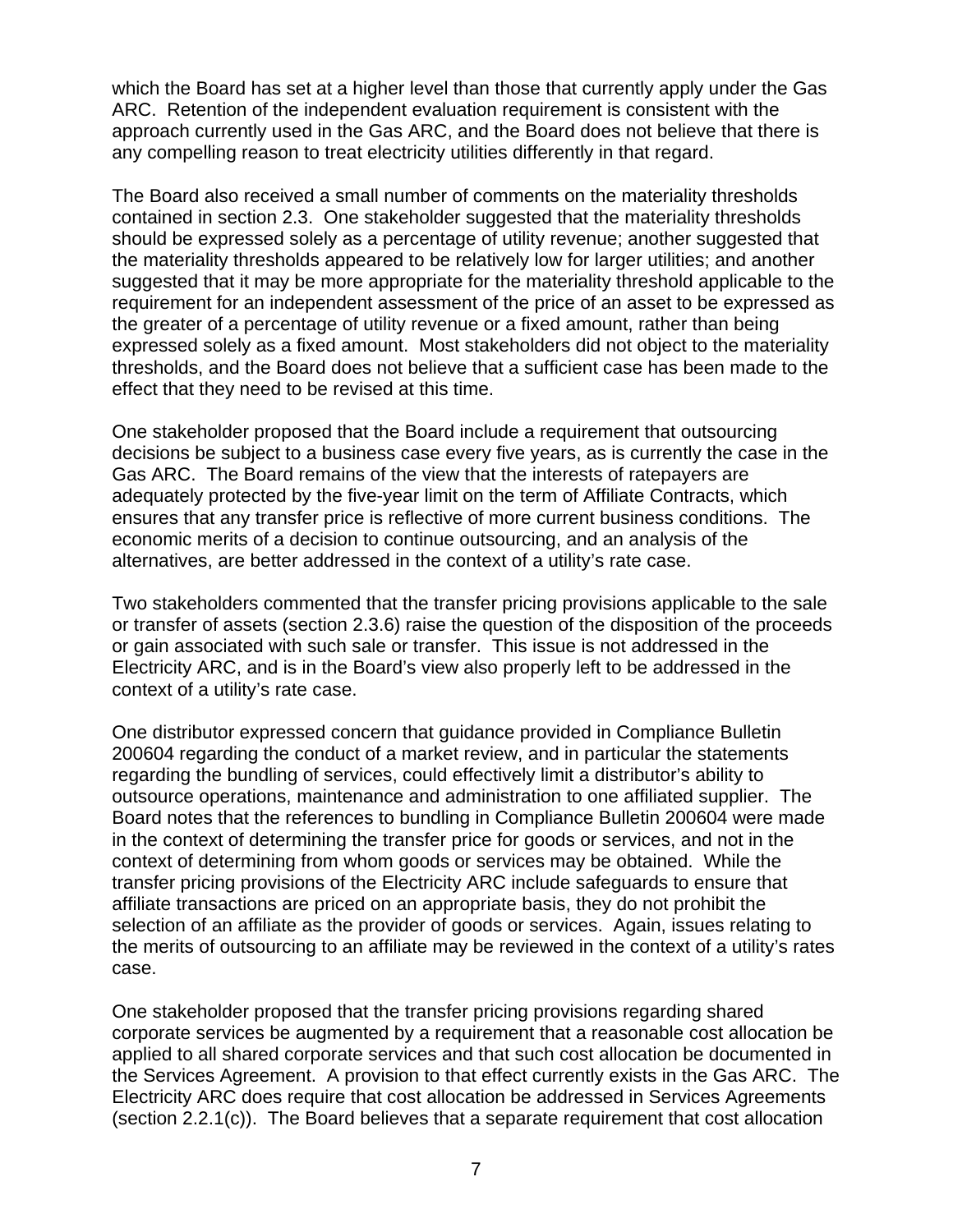be reasonable is superfluous in light of the reference to the transfer price for shared corporate services being determined on the basis of fully-allocated costs.

Another stakeholder suggested that sections 2.3.3.5 and 2.3.6.5 (the anti-avoidance provisions) should be revised to clarify that the sections apply regardless of when the Affiliate Contracts in question were entered into. The Board believes that this is already implicit in these sections.

In response to other comments received, the Board is proposing the following revisions to section 2.3: (i) a small number of revisions throughout section 2.3 to ensure consistency in wording; (ii) revisions to section 2.3.3.2 to clarify that the competitive tendering requirement applies to the utility and not to an affiliate; (iii) revisions to section 2.3.5.1 to clarify that fully allocated cost-based pricing is the sole alternative to market pricing for shared corporate services; and (iv) the addition of a new section 2.3.7 to clarify that where a transfer price is set by law or in another code established by the Board, that transfer price governs over the transfer pricing provisions of the Electricity ARC to the extent of any inconsistency.

The Board is also proposing a Category 2 Revision to section 2.3.3.6, as described in section IV.B below.

### **G. No Proposed Revisions to Proposed Amendments to Section 2.5 – Equal Access**

The Proposed Amendments included a small number of amendments to section 2.5, all of a "housekeeping" nature. No comments were received on these Proposed Amendments.

However, certain stakeholders did reiterate their views that the equal access provisions of the Electricity ARC do not provide adequate protection. These stakeholders proposed that the Electricity ARC should be strengthened by: (i) prohibiting "cobranding"; (ii) prohibiting the sharing of websites, call centres and phone systems; or (iii) prohibiting use of a utility website to sell goods or services offered by an affiliate. The Board understands the concerns expressed by these stakeholders with respect to "cobranding". However, the Board considers that the existing provisions of the Electricity ARC are sufficient to address issues of customer confusion as to the distinction between a utility and an affiliate. The Board also believes that any prohibition on the use by an affiliate of a utility's name, logo or other distinguishing characteristic would be of limited practical value unless accompanied by a prohibition against an affiliate ever referring to its corporate affiliation with a utility. The Board notes, in this regard, that Ontario Regulation 200/02 - *Consumer Protection* made under the Act does not prohibit the making of statements regarding affiliation by electricity retailers or gas marketers (who could be utility affiliates), although action may be taken if these statements are false, misleading or deceptive. The Board is satisfied that the equal access provisions of section 2.5 of the Electricity ARC in their current form strike an appropriate balance, and does not intend to revise them at this time. The Board may revisit this issue if market conditions change.

With respect to the issue of use of website, the Board notes that Compliance Bulletin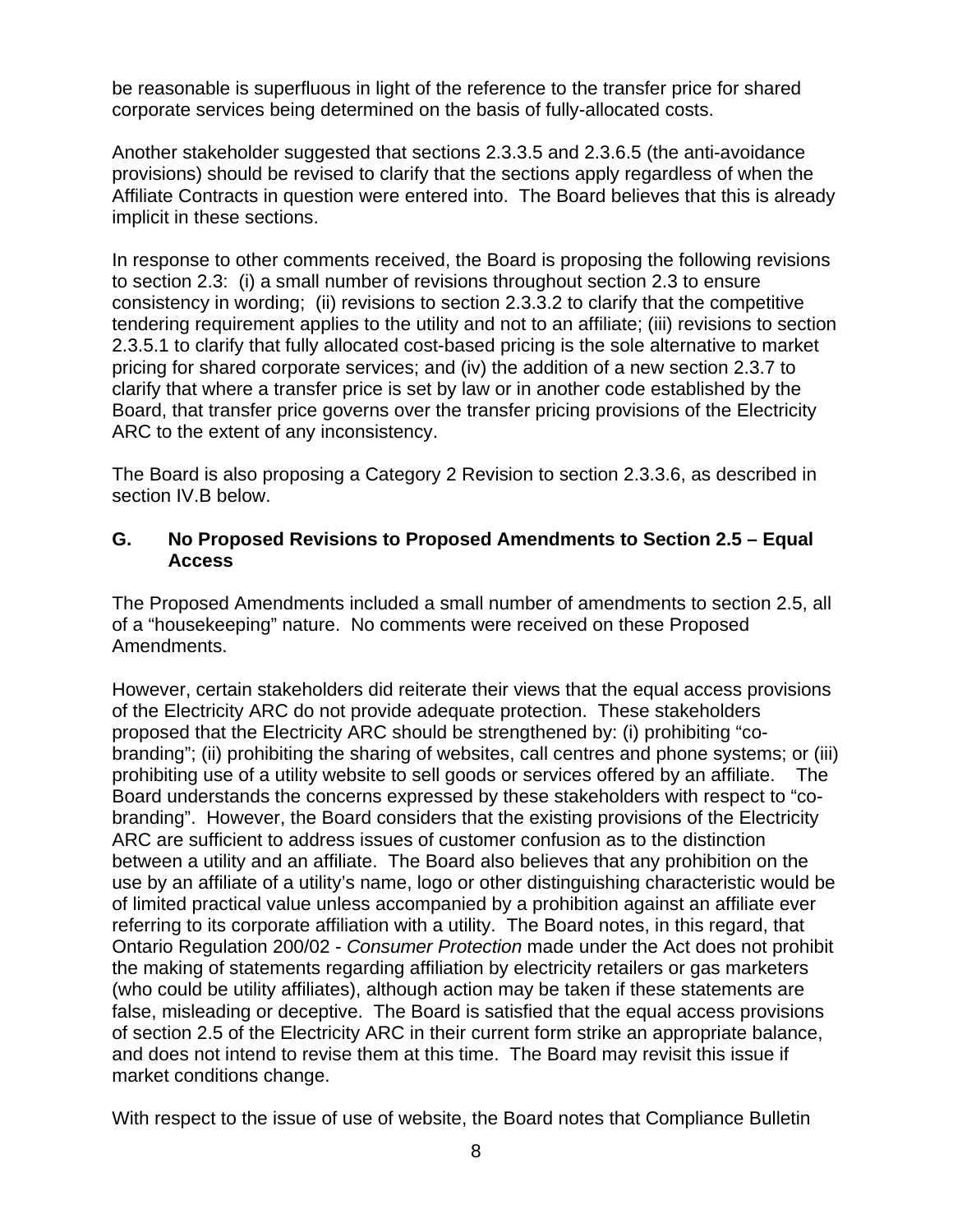200604 sets out expectations regarding distributor websites in the context of the restrictions set out in section 2.5 of the Electricity ARC. The Board does not believe that it is necessary to codify those or any additional restrictions at this time.

## **H. No Proposed Revisions to Proposed Amendments to Section 2.8 – Record Keeping and Reporting Requirements**

The Proposed Amendments included the deletion of section 2.8, as the record-keeping and reporting requirements set out in that section are now also set out in the Board's "Electricity Reporting and Record Keeping Requirements". Those stakeholders that commented on this Proposed Amendment were supportive of it. The Board takes this opportunity to remind utilities that this Proposed Amendment does not eliminate affiliaterelated record-keeping and reporting, but simply recognizes that these obligations are now addressed elsewhere.

One stakeholder proposed that the Board's "Electricity Reporting and Record Keeping Requirements" be revised to include further provisions regarding affiliate-related activities and that utilities be required to make annual public filings regarding those activities. The Board's Regulatory Audit group is currently conducting a review of the "Electricity Reporting and Record Keeping Requirements", and those proposals will be brought to the attention of that group and further considered in the context of that project.

# **IV. Category 2 Revisions**

# **A. Category 2 Revisions to Proposed Amendments to Section 1.2 – Definitions**

In response to comments received, the Board is now proposing revisions to the definition of "shared corporate services", the definition of "confidential information" and the definition of "energy service provider". The Board is also proposing revisions to the definition of "strategic business information", as described in section IV.D below.

## *"Shared corporate services"*

The Board is proposing to revise the definition of "shared corporate services" to include other examples of common services identified by various distributors. The Board remains of the view that an exhaustive definition of "shared corporate services" is appropriate, and has not revised the definition to make it more open-ended. Use of an exhaustive definition is also consistent with the manner in which this same issue is dealt with in the Gas ARC.

## *"Confidential information"*

The Proposed Amendments did not include any revisions to the definition of "confidential information". The Board is now proposing to revise the definition of "confidential information" to include a reference to smart sub-metering providers, whose information should in the Board's view be protected in like manner to information pertaining to a consumer, generator or retailer. A new definition of "smart sub-metering provider" has also been proposed to support this revision to the definition of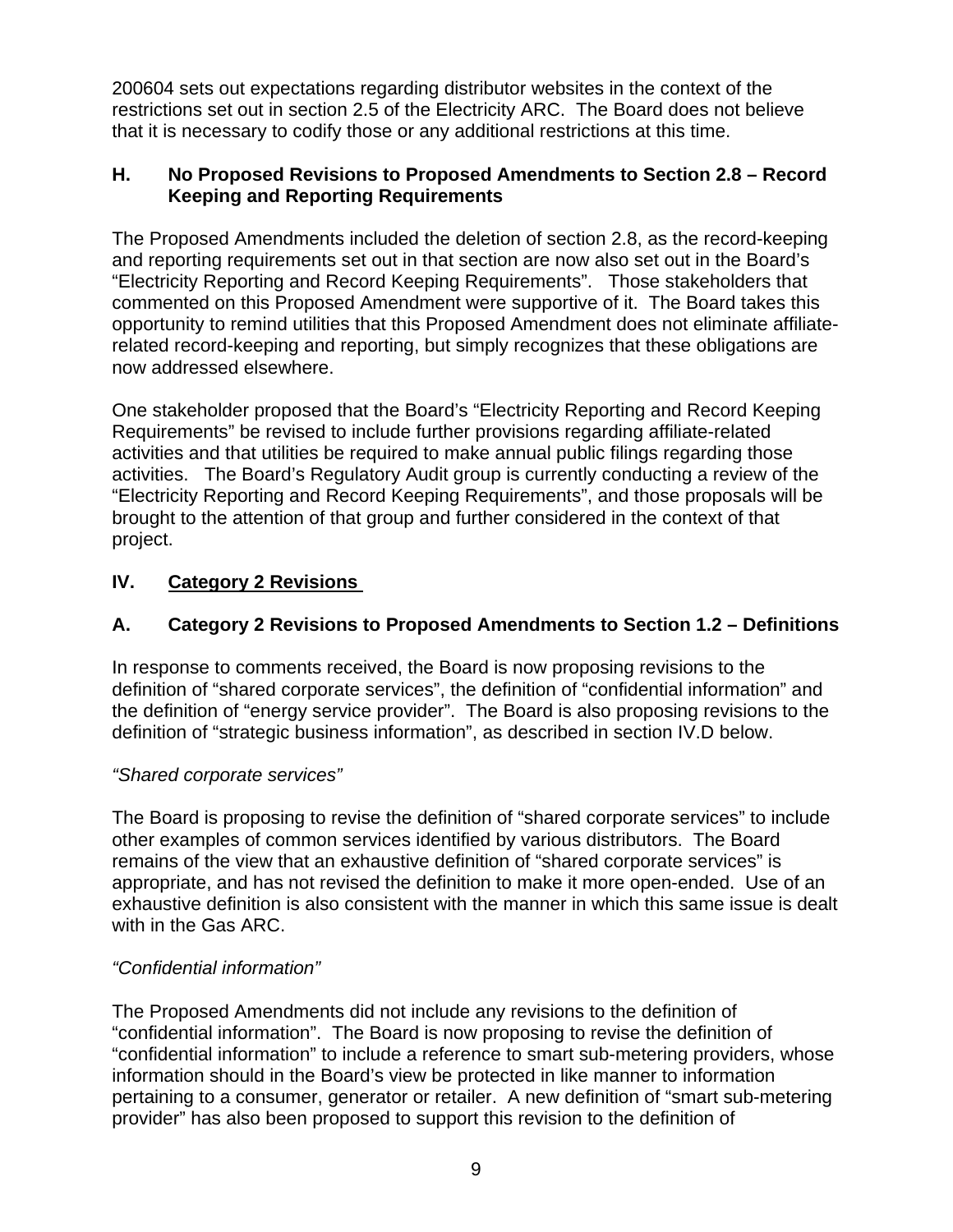"confidential information". In addition, the Board is proposing to further revise the definition of "confidential information" to include a reference to wholesalers, for consistency with the provisions of the licences issued to utilities.

Certain distributors reiterated the view that "confidential information" should be defined to exclude information that is publicly available. The term "confidential information" is relevant to five sections of the Electricity ARC: section 2.2.2 (protection of confidential information when information services are shared); section 2.2.3 (the prohibition on sharing of employees that collect or have access to confidential information); and sections 2.6.1, 2.6.2 and 2.6.3 (non-disclosure of confidential information). In the September Notice, the Board expressed its belief that information about customers gathered in the process of providing current or prospective utility service should not be shared with affiliates. The Board is not persuaded by the comments received that there is a compelling reason or need to revise its approach at this time, and also notes that this approach is consistent with the manner in which this same issue is dealt with in the Gas ARC.

The Board also notes that the licences issued to all distributors and transmitters contain a provision that prohibits the utility from disclosing to any party information about a consumer, retailer, generator or wholesaler without consent, except for certain specified purposes or on an aggregated basis. The licences do not create an exception that allows information about such persons to be disclosed on the basis that the information is available to the public. The Electricity ARC is therefore consistent with the licences in that regard.

#### *"Energy service provider"*

The Proposed Amendments did not include any revisions to the definition of "energy service provider". Some stakeholders did, however, make comments on that definition.

One stakeholder proposed that the definition be amended to include a reference to smart metering. The Board notes that metering is already referred to in the existing definition of "energy service provider" and believes that a reference to smart metering is not required. However, for greater clarity the Board is proposing to identify in the definition that metering includes smart sub-metering and wholesale metering.

Another stakeholder proposed that the definition be amended to exclude references to demand-side management programs and energy management services, on the grounds that the rules relating to transfer pricing and cross-subsidization are adequate to protect the interests of ratepayers. This stakeholder also suggested that there is a real risk that the Electricity ARC restrictions will produce negative unintended consequences for conservation and demand management ("CDM") programs administered by the Ontario Power Authority. Demand-side management and energy management have been included in the definition of "energy service provider" since the inception of the Electricity ARC. While distributors in particular have suggested that the restrictions in the Electricity ARC may have adverse implications for achievement of the government's goals in relation to CDM, the Board does not find those arguments to be sufficiently well supported so as to cause the Board to consider that a change to the Electricity ARC is required. The Board notes that while utilities are authorized to engage in CDM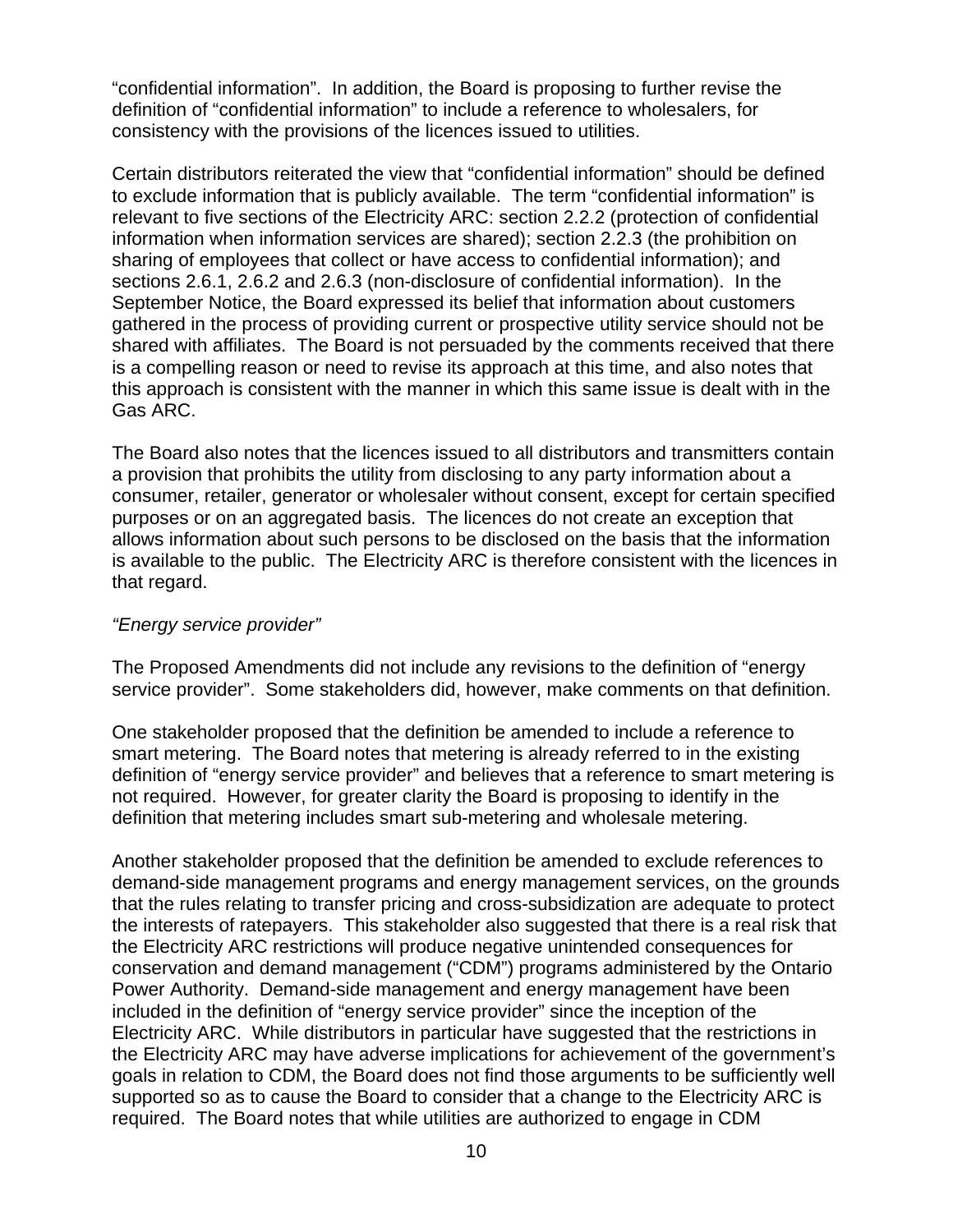activities, those activities are for the most part not in the nature of monopoly activities. In that context, it is particularly important that the scope for competition in CDM not be undermined by the conduct of utilities relative to their energy service provider affiliates.

The Board is, however, now proposing to revise the definition of "energy service provider" to specifically include, as further examples, the following: street lighting services, sentinel lighting services, billing for electricity or natural gas services and water heater sales, service and rentals. These are, in the Board's view, activities related to the supply of electricity or gas. The Board is also proposing to revise the definition of "energy service provider" by excluding from the definition affiliates that are municipal corporations.

The Board believes that continued flexibility is desirable in relation to the definition of "energy service provider", and is therefore not proposing to revise the definition in a manner that would make it exhaustive as suggested by one stakeholder.

## **B. Category 2 Revisions to Proposed Amendments to Section 2.3 – Transfer Pricing**

As noted in section III.F above, the Board is proposing to revise section 2.3.3.2 to clarify that the competitive tendering requirement applies only where a utility is acquiring a service, resource, product or use of asset from an affiliate. This then raises the question of how the market price is to be established when a utility sells a service, product, resource or use of asset to an affiliate and, as noted in a stakeholder comment received on that point, also raises the more fundamental question of the appropriate transfer price for such transactions.

Upon further consideration, the Board believes that, where a reasonably competitive market exists, the transfer price for such transactions should be no less than the greater of the market price or the utility's fully-allocated costs. In the Board's view, this better ensures that there is no cross-subsidization. Accordingly, the Board is now proposing to embody that transfer pricing requirement in section 2.3.3.6. As indicated in the September Notice, a utility must of necessity conduct a market review to determine whether a reasonably competitive market exists, as described in Compliance Bulletin 200604. That market review can provide a basis on which to determine the market price of the service, product, resource or use of asset for purposes of section 2.3.3.6, as may satisfactory benchmarking or suitable evidence. Utilities are reminded that they must be able to demonstrate the basis for the determination of the market price if requested to do so.

The Board expects that transactions involving the sale by a utility of a service, resource, product or use of asset to which section 2.3.3.6 or section 2.3.4.2 would apply will be limited in number. This is due to the restrictions set out in section 71 of the Act and to the fact that the transfer pricing rules applicable to shared corporate services are addressed separately (in section 2.3.5.1).

# **C. Category 2 Revisions to Section 2.6 Regarding Confidential Information**

Sections 2.6.1 to 2.6.3 of the Electricity ARC deal with the protection of confidential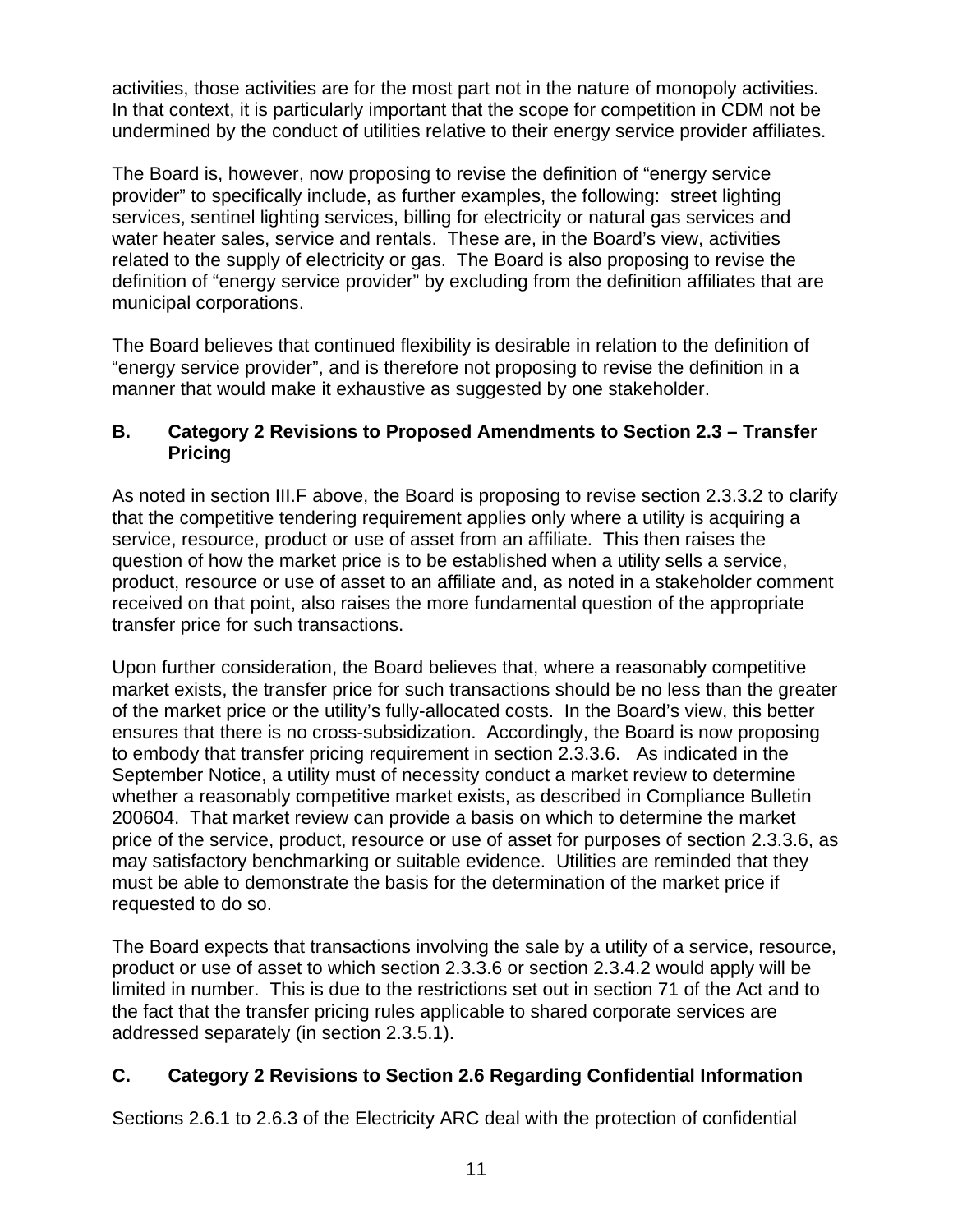information. The Proposed Amendments did not include revisions to those sections.

The Board is now proposing to revise sections 2.6.1 to 2.6.3 as follows.

- Revisions are proposed to be made to include references to smart sub-metering providers and wholesalers in sections 2.6.1 to 2.6.3. These revisions are consequential on the revisions proposed to be made to the definition of "confidential information" as described in section IV.A above.
- Revisions are proposed to be made to section 2.6.2 to bring the text of that section into line with the text that is currently found in the comparable provision of utility licences.
- To accommodate the possibility that utility licences may, at some time in the future, be amended to allow the disclosure of confidential information without consent for additional purposes, revisions are also proposed to be made to section 2.6.2 to include a reference to disclosure as permitted by a utility's licence. This will avoid the need to amend the Electricity ARC to keep pace with revisions that may be made to the comparable provisions of utility licences in the future.

#### **D. Category 2 Revisions to Sections 1.2 and 2.6 Relating to "Strategic Business Information"**

The Proposed Amendments included a new provision that precludes a utility from disclosing "strategic business information" to an affiliate that is an energy service provider (section 2.6.4), together with a supporting definition of the term "strategic business information".

These Proposed Amendments were the subject of comment by most stakeholders. Distributor comments were uniformly against adoption of these Proposed Amendments, and generally focused on one or more of three objections. First, in their view, the definition of "strategic business information" is not workable as it is overly broad, ambiguous and not able to be practically implemented. As a result, distributors would not be in a position to know what they can and cannot do without offending the restrictions on disclosure set out in section 2.6.4. Second, they suggested that the restrictions on the disclosure of strategic business information are: (i) incompatible with good corporate governance practices; (ii) incompatible with the fact that distributors and their affiliates are permitted to have common directors and often have common officers; and (iii) incompatible with the fact that distributors and their affiliates are permitted to have shared corporate services for the purpose of providing strategic management and policy support. Third, they expressed concern that the provisions regarding strategic business information would preclude a utility from disclosing to an affiliate information that is either publicly available or that is provided to non-affiliated parties.

The comments of non-distributor stakeholders on the strategic business information provisions were uniformly supportive.

For the reasons set out in the September Notice, the Board remains of the view that it is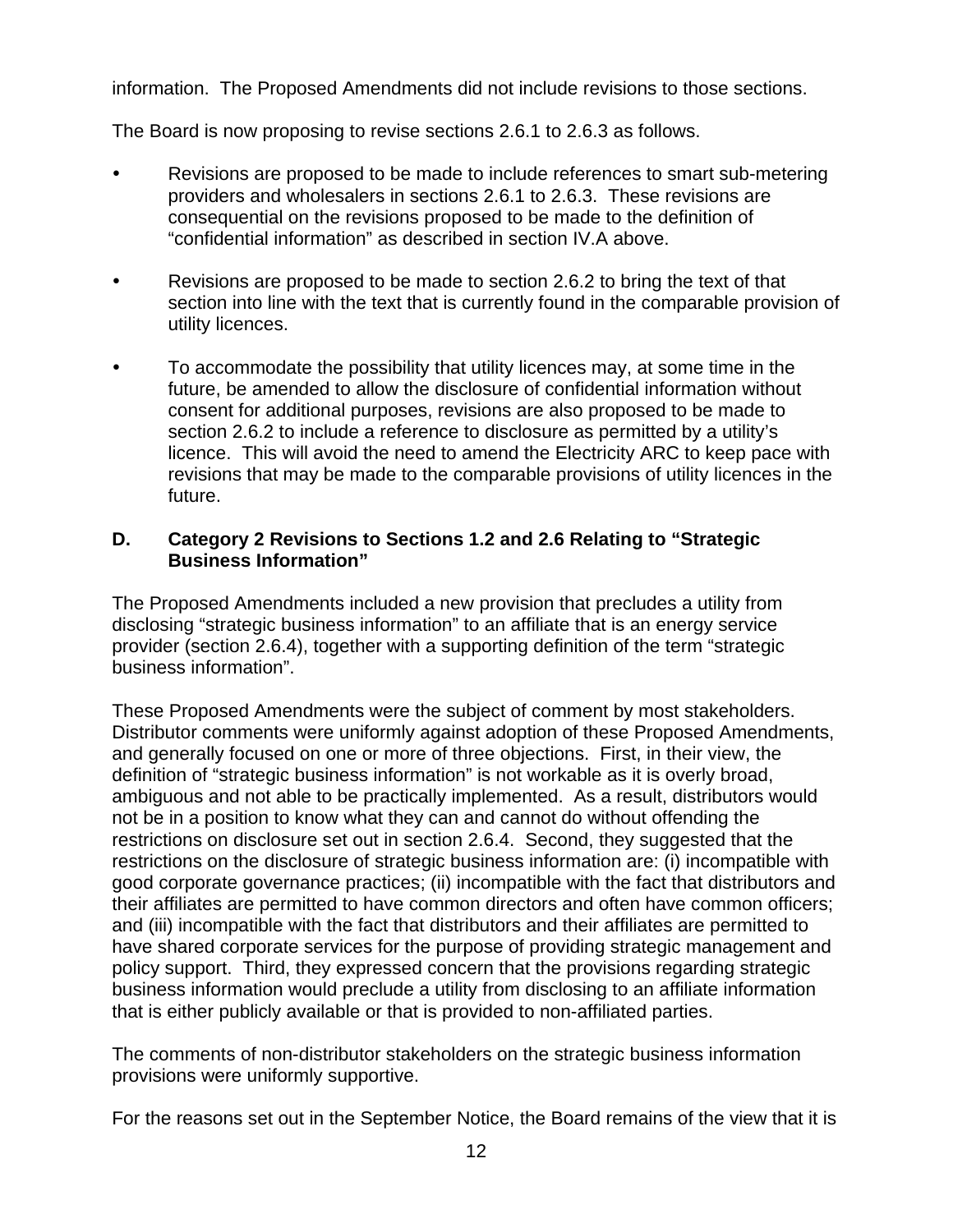appropriate to include in the Electricity ARC restrictions on the disclosure of certain information that a utility has as a result of its privileged position as a monopoly service provider. The Board also remains of the view that the existing restrictions on the disclosure of confidential information are not in and of themselves sufficient to address all of the harms identified in the September Notice, since those restrictions broadly speaking relate only to customer information.

However, in light of the comments received and after further consideration, the Board has concluded that a modified approach that more clearly defines the nature of the information to which the restriction on disclosure would apply is appropriate. The Board is therefore proposing the following revisions.

- The term "strategic business information" is proposed to be replaced by the new term "system planning information". "System planning information" is proposed to be defined as information pertaining to (i) distribution system planning and (ii) planning of systems involved in the provision of customer service.
- A new section 2.6.5 is proposed to be added to clarify that the prohibition on the disclosure of system planning information to an energy service provider affiliate does not apply where the information: (i) is or has been made available to nonaffiliated parties at the same time, in substantially the same form and on the same terms and conditions as it is being made available to the affiliate; (ii) is, at the relevant time, already publicly available in substantially the same form as it is being made available to the affiliate; or (iii) is disclosed for the purposes of complying with a legal or regulatory requirement.

The Board sees merit in more specifically defining the information that cannot be shared with an energy service provider affiliate, which not only provides for a suitable level of regulatory certainty but also ensures that compliance with the Board's rules can be more readily monitored and enforced, where required.

The proposed revisions described above focus specifically on the harm associated with an energy service provider having an advantage over third parties in relation to the provision of services to its affiliated utility. The Board acknowledges that some stakeholders are desirous of limiting the opportunity for such an advantage in relation to services that an energy service provider may be providing to others in competition with third party service providers. However, the Board is of the view that the provisions of the Electricity ARC relating to confidential information are the primary means by which to provide that protection. If the Board is presented with compelling information and arguments regarding specific types of information (other than confidential information) that, if disclosed to an energy service provider affiliate, would give rise to harm in relation to the provision of services by that affiliate to third parties, the Board may revisit this issue.

The Board believes that concerns, if any, regarding the implications of the system planning information provisions on corporate governance would be adequately addressed by the proposal to allow disclosure of system planning information where necessary to comply with a legal or regulatory requirement, and by the proposal to exclude municipal corporations from the definition of "energy service provider" (see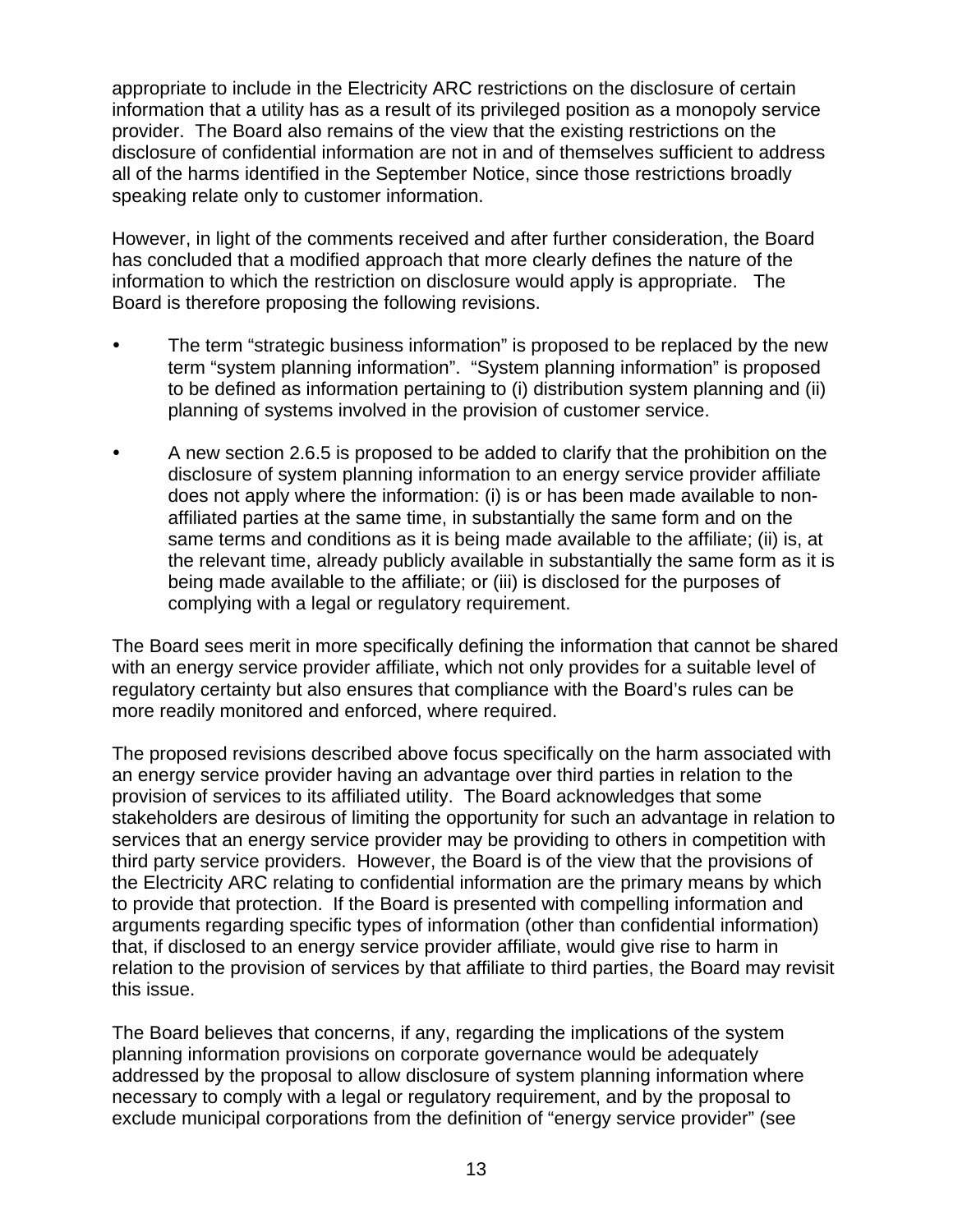section IV.A above). This latter proposal would remove a potential barrier to system planning information being disclosed up the corporate chain. It is not clear to the Board why affiliates that are energy service providers would in any event require system planning information as a matter of good corporate governance.

The Board also does not believe that there are significant issues regarding the implications of the system planning information provisions for a utility that shares directors or officers with an energy service provider affiliate. The Board notes, in this regard, that although the Electricity ARC contemplates that utilities and affiliates may have common directors, it does restrict the sharing of officers if these are employees and they are involved in the collection of, or have access to, confidential information.

The Board also takes this opportunity to remind utilities that the purpose of section 2.6.4 is that an energy service provider affiliate not have access to system planning information. Where a utility discloses system planning information to other affiliates, the Board expects the utility to take reasonable steps to ensure that those affiliates do not then disclose the information to any energy service provider affiliates. If it appears to the Board that indirect disclosure to energy service affiliates is becoming an issue, the Board may consider the need for further measures to address the matter.

## **V. Anticipated Costs and Benefits of Revisions to the Proposed Amendments**

The anticipated costs and benefits of the Proposed Amendments as originally proposed were addressed in the September Notice, and interested parties should refer to the September Notice for further information in that regard.

The Category 1 Revisions to the Proposed Amendments provide greater consistency and enhanced clarity regarding the nature and scope of the provisions of the Electricity ARC, and will assist in ensuring a better understanding of those provisions by all interested parties and in more effective implementation by utilities. As stated in the September Notice, greater clarity provides greater regulatory certainty to utilities and other stakeholders in relation to the rules governing affiliate relations, and may over time decrease compliance costs. The Board does not anticipate that the Category 1 Revisions to the Proposed Amendments will require utilities to incur material incremental costs relative to implementation of the Proposed Amendments as originally proposed through the September Notice.

The Category 2 Revisions to the definition of "shared corporate services" ensure that the definition better reflects the services that are commonly shared between utilities and affiliates, and allow additional operational flexibility for utilities. The services proposed to be added to the definition are of a similar nature to those that were included in the definition as originally proposed, and the Board does not believe that the addition of those services is such as to give rise to concerns of material incremental harm to ratepayers.

The Category 2 Revisions to the definition of "confidential information" and to sections 2.6.1 to 2.6.3 regarding confidential information will ensure that information pertaining to new entrants to the electricity marketplace (smart sub-metering providers) is afforded the same protection as information pertaining to customers of a utility. These Category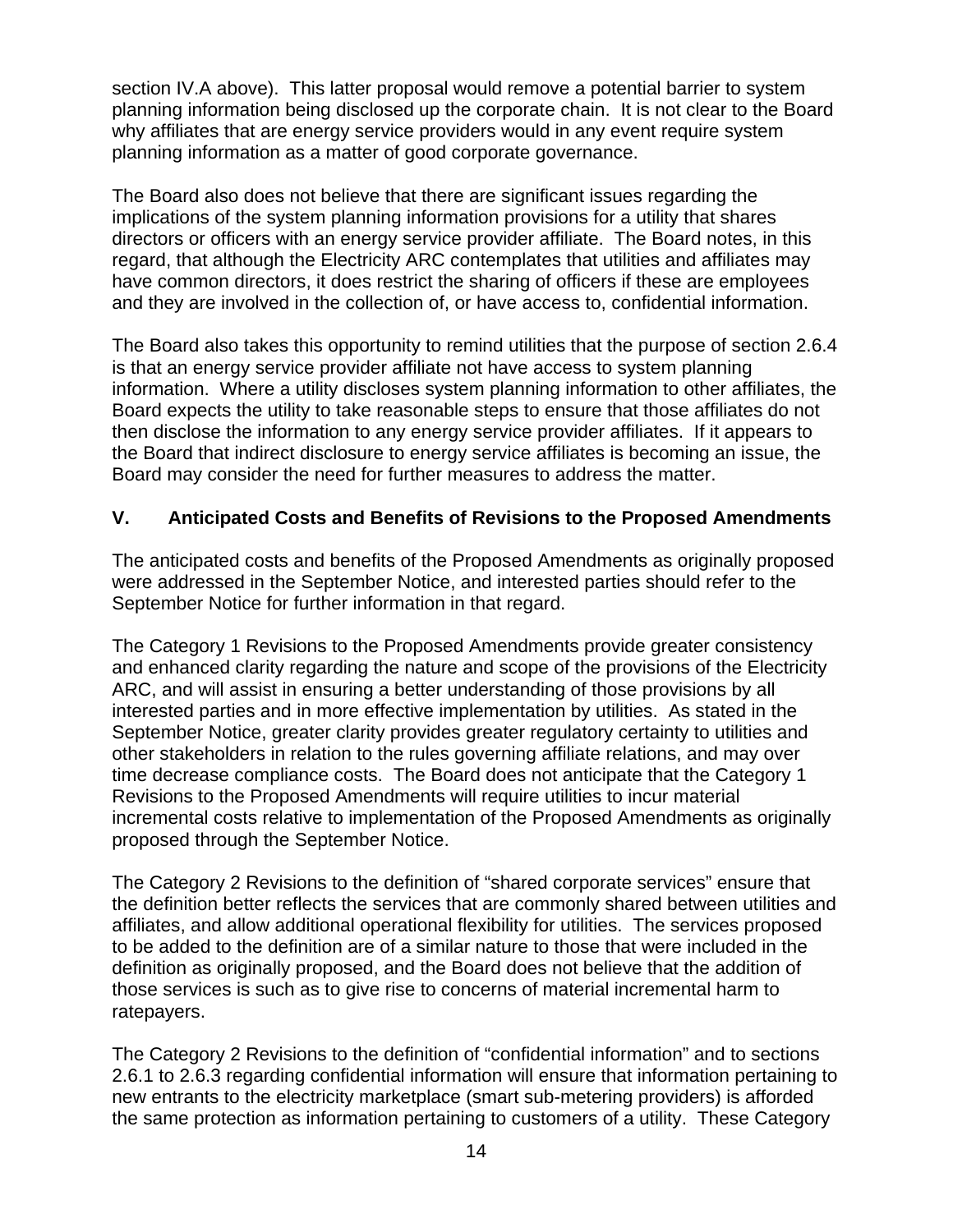2 Revisions also ensure greater consistency with parallel provisions that are contained in the licences issued by the Board to utilities.

The Category 2 Revisions to the definition of "energy service provider" will provide utilities and other interested parties with greater clarity regarding the scope of that definition. They mirror the views expressed in Compliance Bulletin 200604. The proposed exclusion of municipal corporations from the ambit of the definition will ensure that utility relationships with their municipal affiliates are not unduly restricted without creating the potential for material incremental harm.

The Board does not expect that implementation of the above Category 2 Revisions will require utilities to incur material costs.

The Category 2 Revisions to section 2.3.3.6 with respect to the transfer price for transactions involving the sale of a service, resource, product or use of asset by a utility to an affiliate will better support the objective of ensuring that utilities do not crosssubsidize affiliate activities, and therefore will better protect the interests of ratepayers.

The Board believes that the proposal to replace the definition of "strategic business information" with a clearer definition of "system planning information" and the addition of proposed new section 2.6.5 will provide greater clarity for utilities and ensure that utilities are not precluded by the Electricity ARC from complying with governance and other requirements imposed by law or regulation. In addition, by limiting the scope of the restriction to information that is not otherwise available to non-affiliated parties, the proposed new section 2.6.5 more clearly targets the harm that is intended to be addressed. The revised proposal will continue to contribute to the achievement of a number of the objectives of the Electricity ARC, and will benefit ratepayers and consumers without imposing material costs on utilities.

## **VI. Coming into Force of Revised Proposed Amendments**

As was proposed in the September Notice, the Board is proposing that most of the Proposed Amendments, revised as described above and as set out in Attachment A, come into force on the date on which they are published on the Board's website after having been made by the Board. As also proposed in the September Notice and discussed above, the Board is proposing that the following Proposed Amendments, revised as described above and as set out in Attachment A, come into force on the date that is three months from the date on which they are published on the Board's website after having been made by the Board: (a) the Proposed Amendment that deletes the definition of "fair market value"; and (b) the Proposed Amendments to section 2.3, other than the Proposed Amendment that adds sections 2.3.4.1 and 2.3.4.2. As discussed in section III.C above, the Proposed Amendments would not apply to an Affiliate Contract that was in effect on September 19, 2007 until such time as the initial term of such Affiliate Contract expires.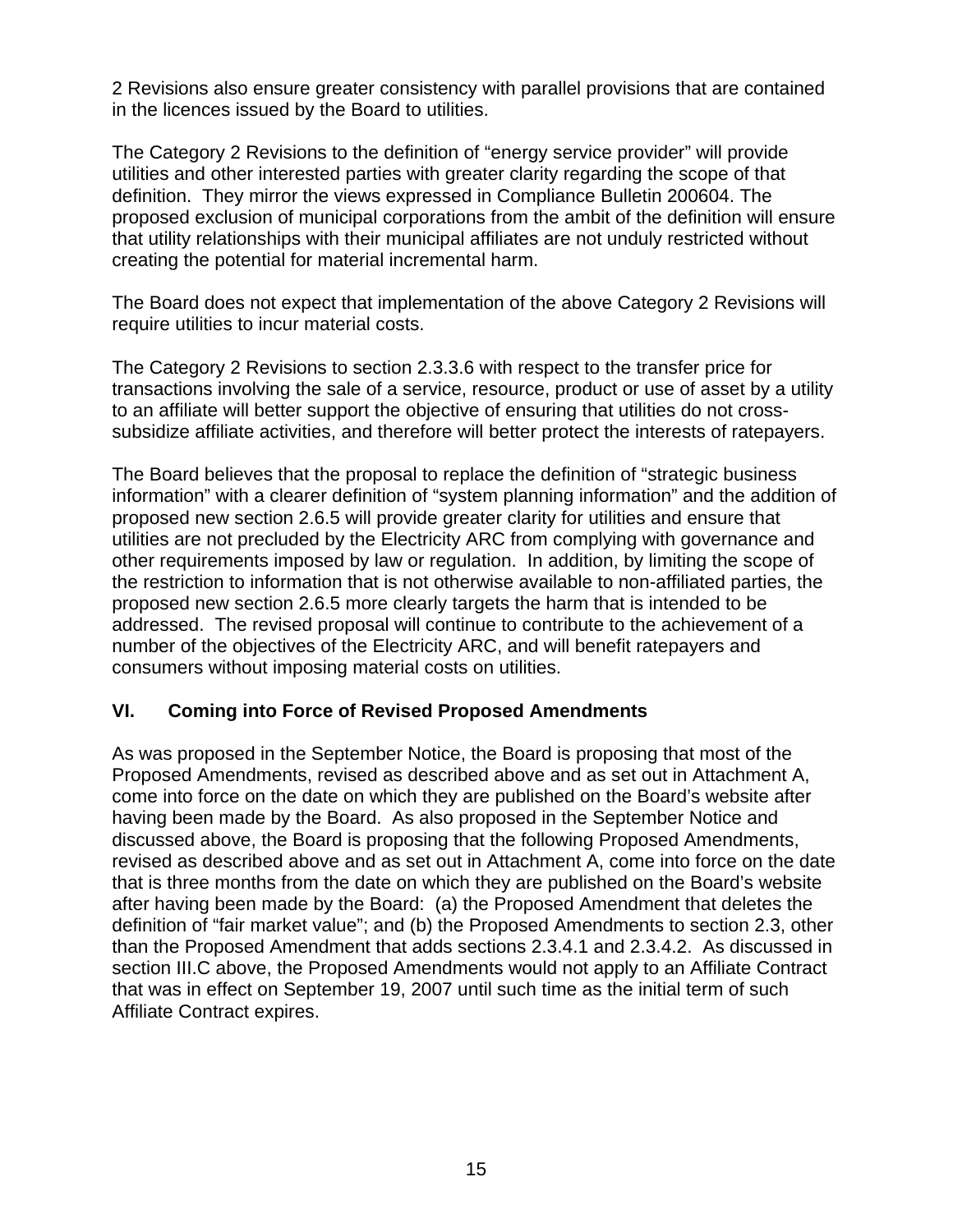## **VII. Cost Awards**

Cost awards will be available under section 30 of the Act to eligible persons in relation to the provision of comments on the revisions to the Proposed Amendments, **to a maximum of 20 hours**.

#### **VIII. Invitation to Comment on Revisions to Proposed Amendments**

All interested parties are invited to submit written comments on the Board's revised Proposed Amendments to the Electricity ARC by **March 10, 2008**. The Board asks that interested parties confine their comments to the revisions to the Proposed Amendments as shown in the comparison version of the Proposed Amendments set out in Attachment B.

Three (3) paper copies of each filing must be provided, and should be sent to:

Kirsten Walli Board Secretary Ontario Energy Board P.O. Box 2319 2300 Yonge Street Suite 2700 Toronto, Ontario M4P 1E4

The Board requests that interested parties make every effort to provide electronic copies of their filings in searchable/unrestricted Adobe Acrobat (PDF) format, and to submit their filings through the Board's web portal at **[www.errr.oeb.gov.on.ca](http://www.errr.oeb.gov.on.ca/)**. A user ID is required to submit documents through the Board's web portal. If you do not have a user ID, please visit the "e-filings services" webpage on the Board's website at [www.oeb.gov.on.ca,](http://www.oeb.gov.on.ca/) and fill out a user ID password request. Additionally, interested parties are requested to follow the document naming conventions and document submission standards outlined in the document entitled "RESS Document Preparation – A Quick Guide" also found on the e-filing services webpage. If the Board's web portal is not available, electronic copies of filings may be filed by e-mail at **[boardsec@oeb.gov.on.ca.](mailto:boardsec@oeb.gov.on.ca)**

Those that do not have internet access should provide a CD or diskette containing their filing in PDF format.

Filings to the Board must be received by the Board Secretary by **4:45 p.m.** on the required date. They must quote file number **EB-2007-0662** and include your name, address, telephone number and, where available, your e-mail address and fax number.

This Notice, including the attached revised Proposed Amendments to the Electricity ARC and all written comments received by the Board in response to this Notice, will be available for public viewing on the Board's website at [www.oeb.gov.on.ca](http://www.oeb.gov.on.ca/) and at the office of the Board during normal business hours.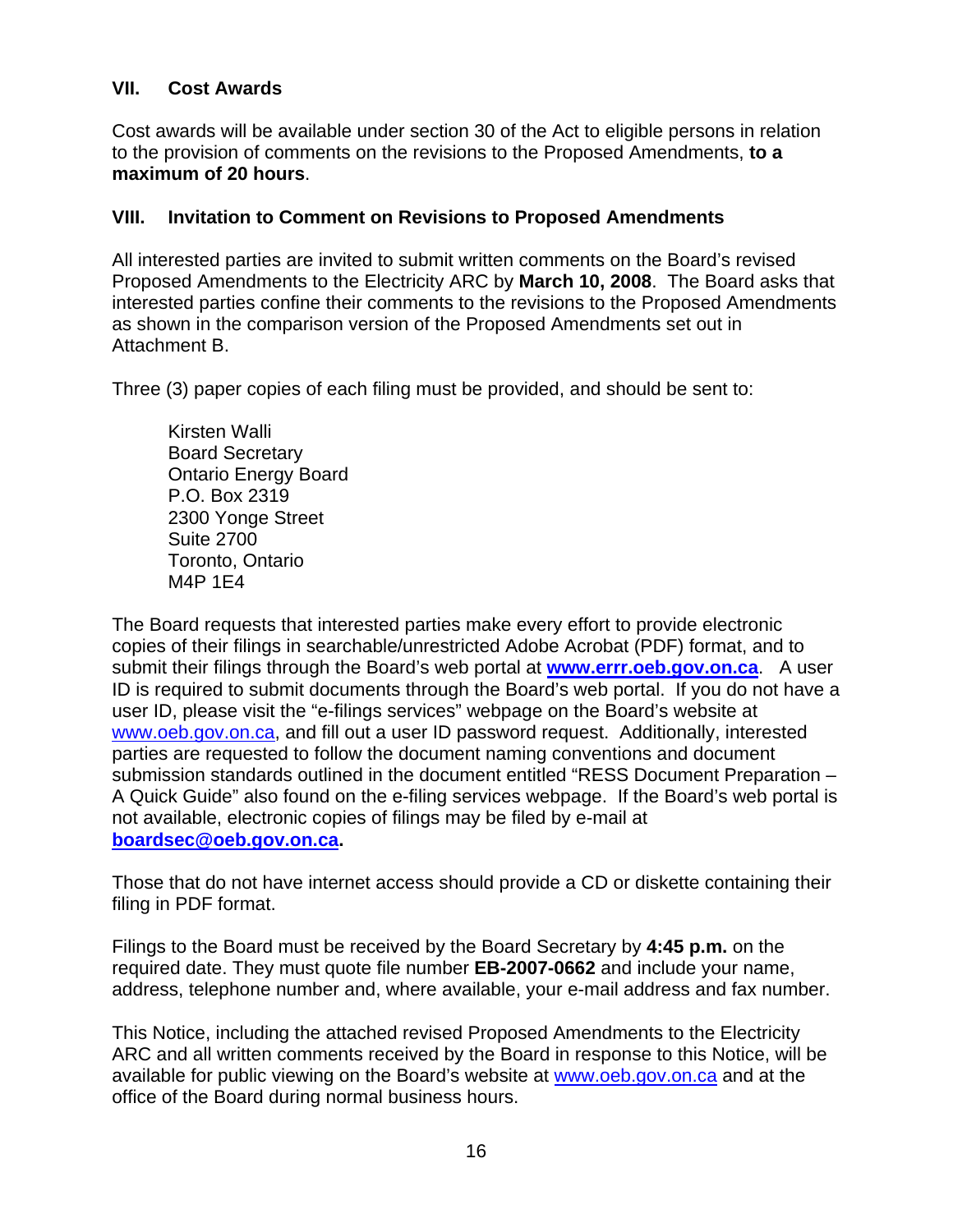If you have any questions regarding the revised Proposed Amendments described in this Notice, please contact John Vrantsidis at 416-440-8122. The Board's toll free number is 1-888-632-6273.

**DATED** at Toronto, February 11, 2008.

ONTARIO ENERGY BOARD

*Original Signed By* 

John Pickernell Assistant Board Secretary

Attachments:

| Attachment A: | Revised Proposed Amendments to the Affiliate Relationships Code<br>for Electricity Distributors and Transmitters                                                                                                                                                            |
|---------------|-----------------------------------------------------------------------------------------------------------------------------------------------------------------------------------------------------------------------------------------------------------------------------|
| Attachment B: | Comparison Version of revised Proposed Amendments to the<br>Affiliate Relationships Code for Electricity Distributors and<br>Transmitters relative to Proposed Amendments as proposed on<br>September 19, 2007 (for information purposes only)                              |
| Attachment C: | Comparison Version of Affiliate Relationships Code for Electricity<br>Distributors and Transmitters containing revised Proposed<br>Amendments and showing revisions relative to Proposed<br>Amendments as proposed on September 19, 2007 (for information<br>purposes only) |
| Attachment D: | Affiliate Relationships Code for Electricity Distributors and<br>Transmitters containing revised Proposed Amendments: Clean<br>Version (for information purposes only)                                                                                                      |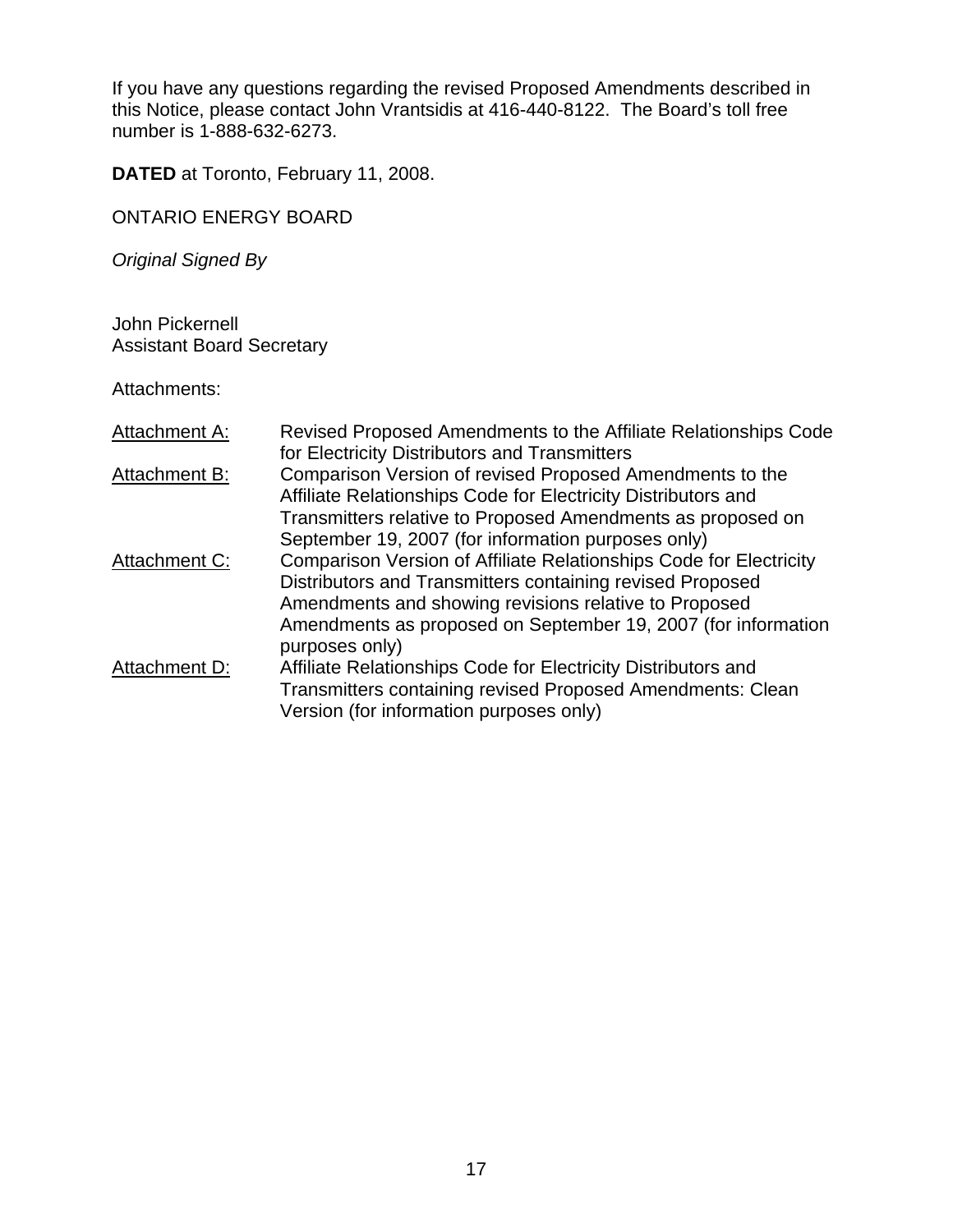# **Attachment A**

### **Revised Proposed Amendments to the Affiliate Relationships Code for Electricity Distributors and Transmitters**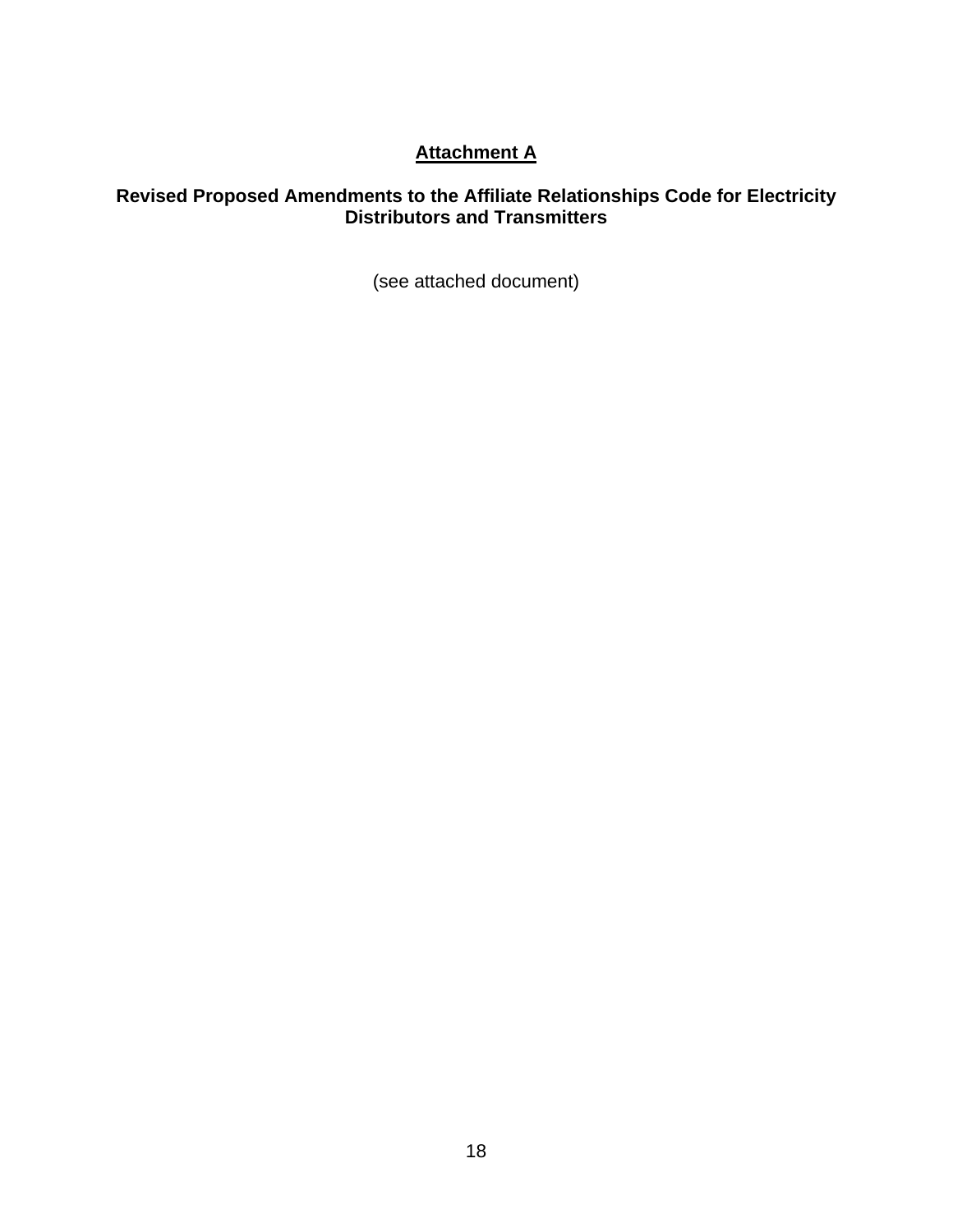## **Attachment B**

**Comparison Version of revised Proposed Amendments to the Affiliate Relationships Code for Electricity Distributors and Transmitters relative to Proposed Amendments as proposed on September 19, 2007 (for information purposes only)**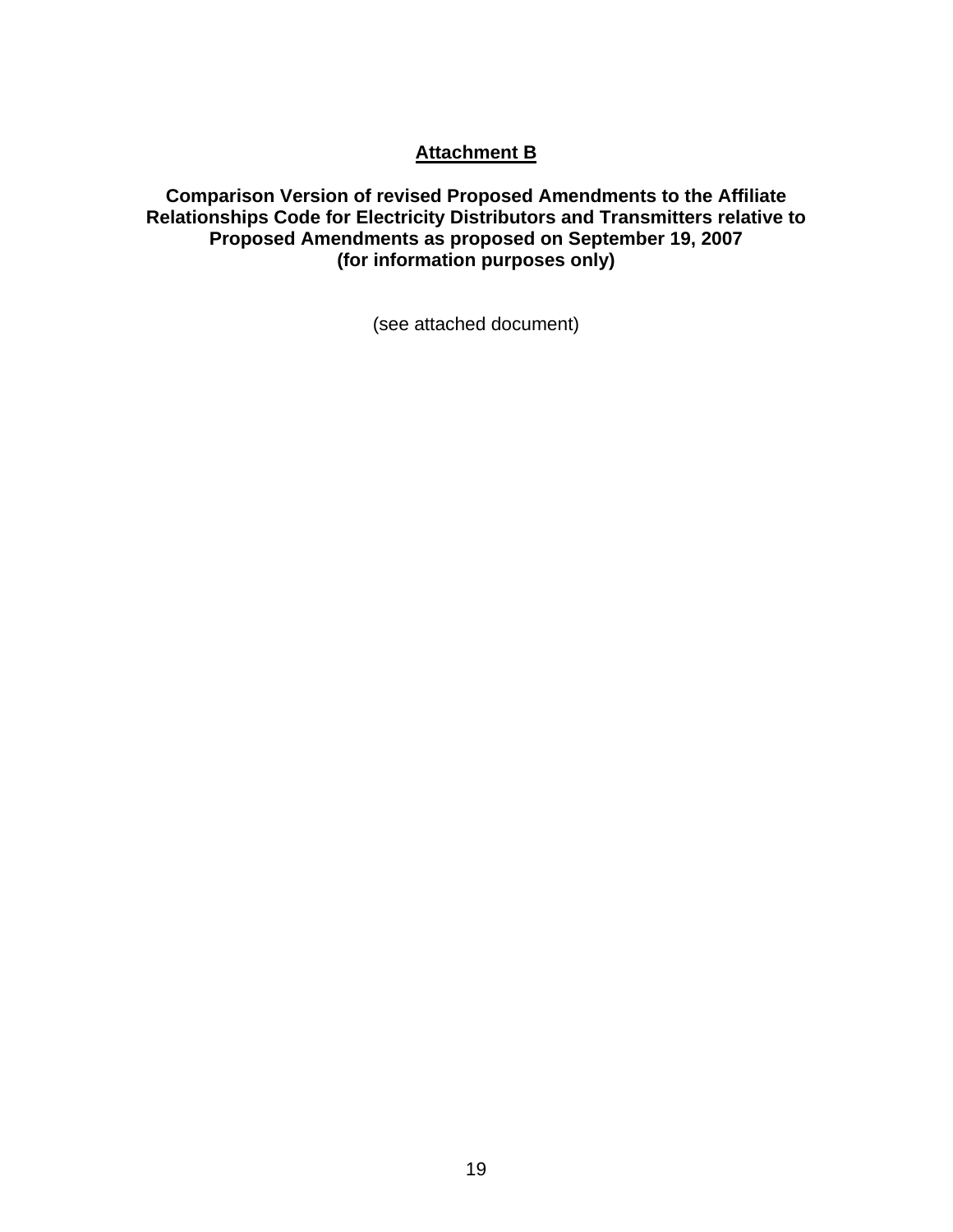# **Attachment C**

**Comparison Version of Affiliate Relationships Code for Electricity Distributors and Transmitters containing revised Proposed Amendments and showing revisions relative to Proposed Amendments as proposed on September 19, 2007 (for information purposes only)**